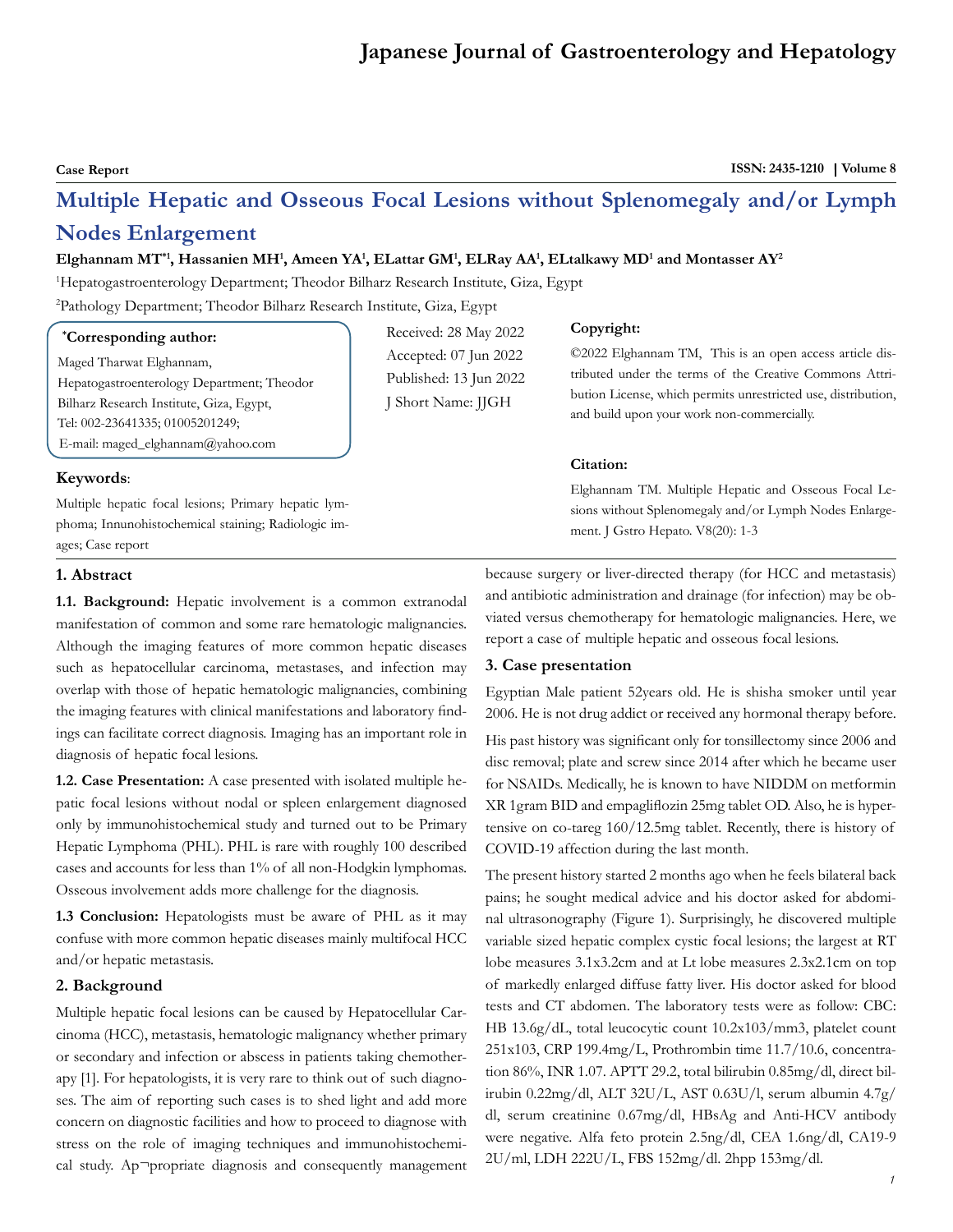Triphasic CT showed multiple hypodense hepatic focal lesions at both hepatic lobes; largest one 34x32mm within segment VI with mild enhancement on post contrast series suggestive of neoplastic lesions on top of markedly enlarged fatty liver.

CT guided biopsy ordered and revealed florid inflammatory reaction. For confirmation, a second guided biopsy had been done by another doctor and revealed the same histologic diagnosis.

Whole body PET-CT examination ordered and showed variable sized metabolically active bilobar focal hepatic lesions, the largest and most active is seen at the RT lobe segment VI measuring 5.5cm in diameter. In addition, there are 2 metabolically active marrow based osseous lesions at L1 vertebral body and proximal RT femoral shaft. The suggested provisional diagnosis includes lymphomas vs metastatic multifocal primary hepatic malignancy (Figure 2).

The patient referred to consultant hepatologist. Physical examination was impressive only for hepatomegaly. He asked for dynamic MRI and immunohistochemical staining of the tissue biopsy. The dynamic MRI showed multiple hepatic bilobar mass lesions the largest involving segment VI measuring 50x50mm in cross sectional diameters. The lesions displaying heterogeneous low T1 and higher T2 signal with some element of diffusion restriction along its periphery. The contrast uptake is seen in the anterior phase with washout thereafter. There is lower lumber transpedicular fixation. He considered metastatic vs multifocal HCC (Figure 3).

The immunohistochemical sections were treated against CK-PanCK, CD10, Bcl6, Mum 1, and Ki 67. The results showed large neoplastic lymphoid cells which are strongly positive for CD 20 and are positive for BCL6 and Mum1. The findings are consistent with large B cell lymphoma, post germinal center origin (Activated B cell type) (Figure 4). The patient referred to oncologist to start chemotherapy.



**Figure 1:** Abdominal ultrasonography: Multiple variable sized hepatic complex cystic focal Lesions.



**Figure 2:** Whole body PET-CT: Variable sized metabolically active bilobar focal hepatic lesions in addition to active marrow based osseous lesions at L1 vertebral body and proximal RT femoral shaft.



**Figure 3:** Abdominal MRI: Heterogeneous low T1 and higher T2 signal with some element of diffusion restriction along its periphery.



**Figure 4:** Histopathology and Immunohistochemical staining: Diffuse sheets of large lymphoid cells with large irregular nuclei, focally showing prominent nucleoli and many nuclear debris (H&E x400), diffusely positive for CD20 (inset, immunostain x100).